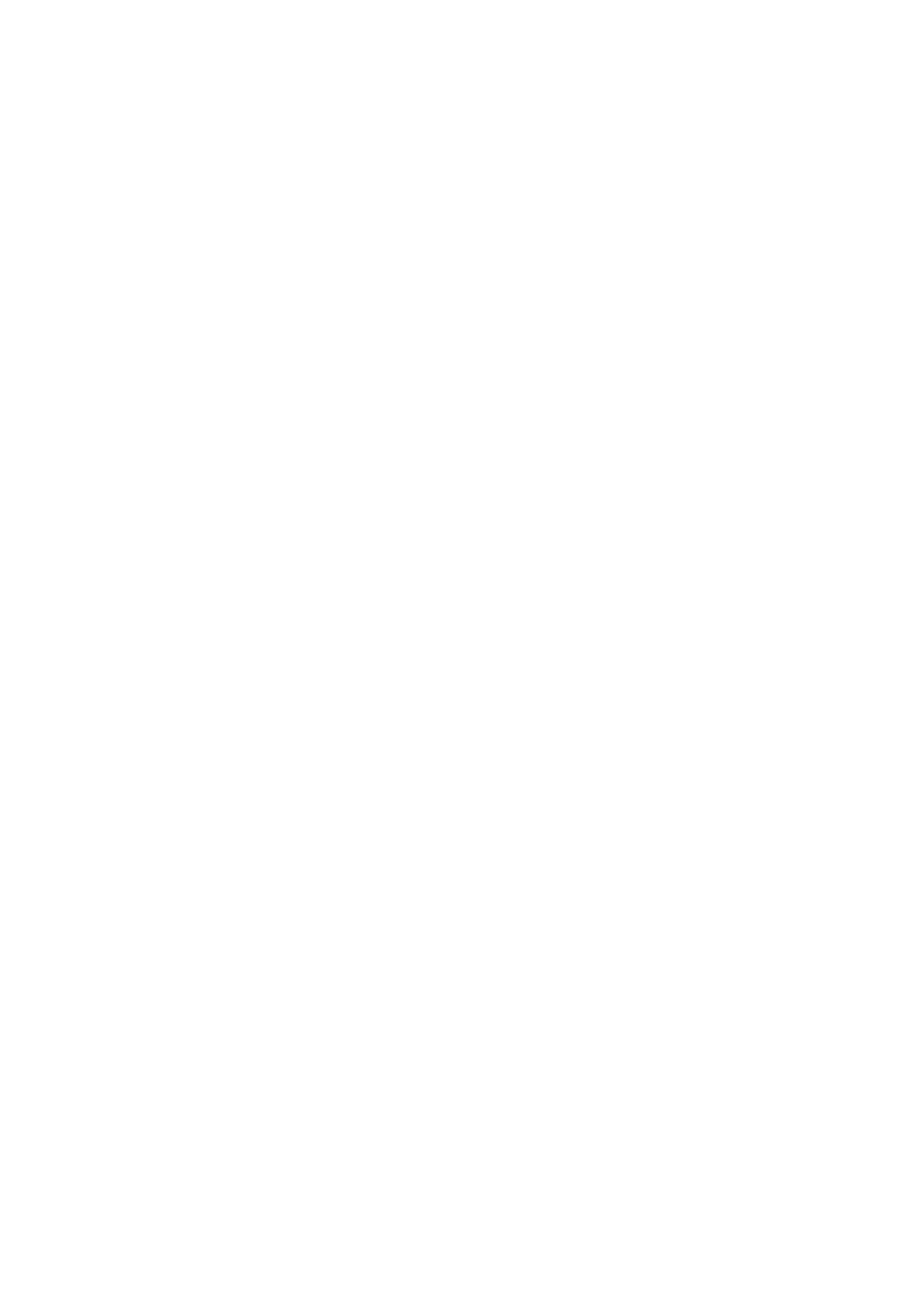*I certify that this public bill, which originated in the Legislative Assembly, has finally passed the Legislative Council and the Legislative Assembly of New South Wales.*

> *Clerk of the Legislative Assembly. Legislative Assembly, Sydney, , 2011*



New South Wales

# **Redfern–Waterloo Authority Repeal Bill 2011**

Act No , 2011

An Act to repeal the *Redfern–Waterloo Authority Act 2004*; to dissolve the Redfern–Waterloo Authority and to transfer the assets, rights, liabilities and certain functions of that Authority to the Sydney Metropolitan Development Authority; and for other purposes.

*I have examined this bill and find it to correspond in all respects with the bill as finally passed by both Houses.*

*Assistant Speaker of the Legislative Assembly.*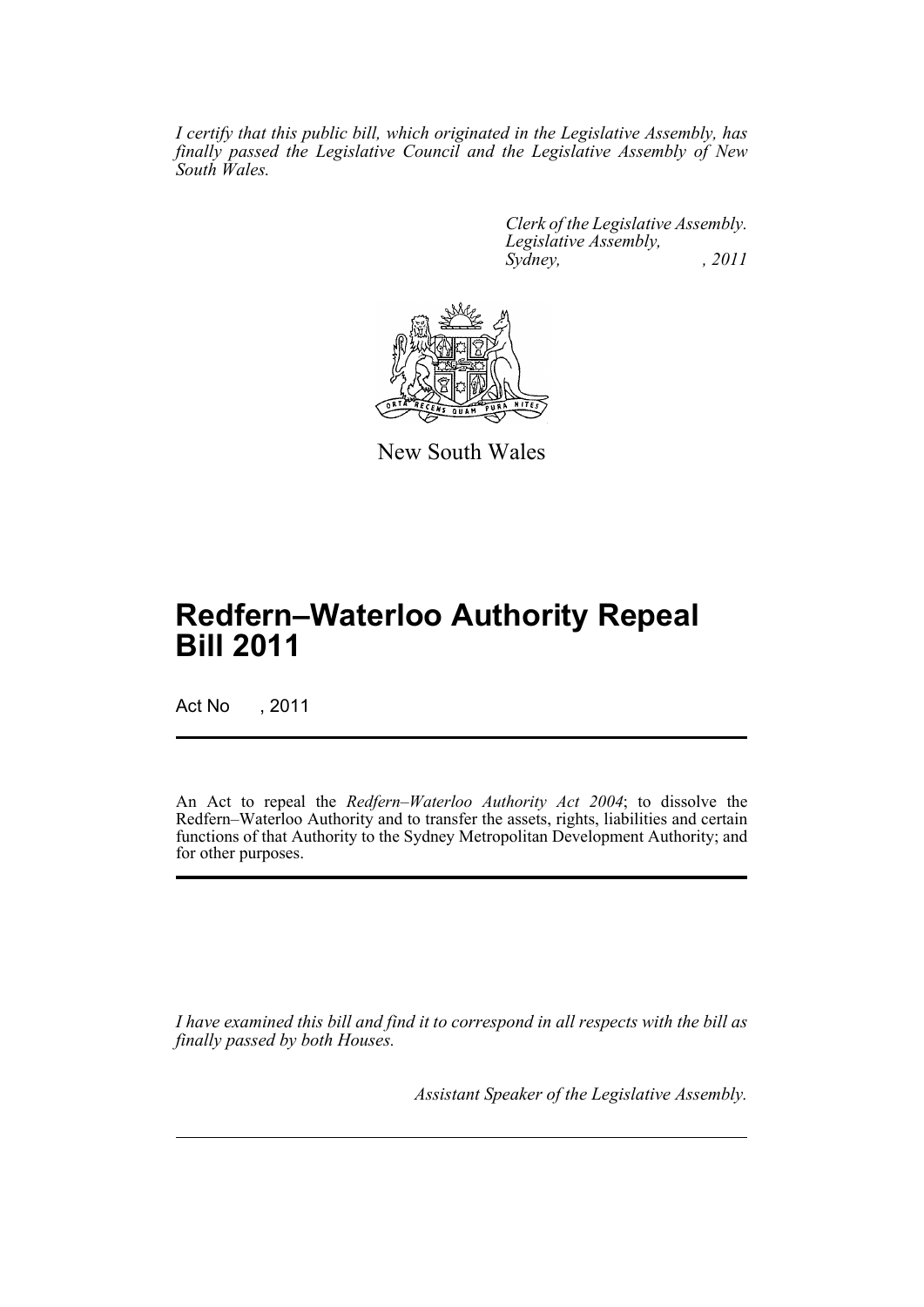## <span id="page-3-0"></span>**The Legislature of New South Wales enacts:**

## **1 Name of Act**

This Act is the *Redfern–Waterloo Authority Repeal Act 2011*.

# <span id="page-3-1"></span>**2 Commencement**

This Act commences on a day or days to be appointed by proclamation.

# <span id="page-3-2"></span>**3 Repeal of Redfern–Waterloo Authority Act 2004 No 107**

The *Redfern–Waterloo Authority Act 2004* is repealed.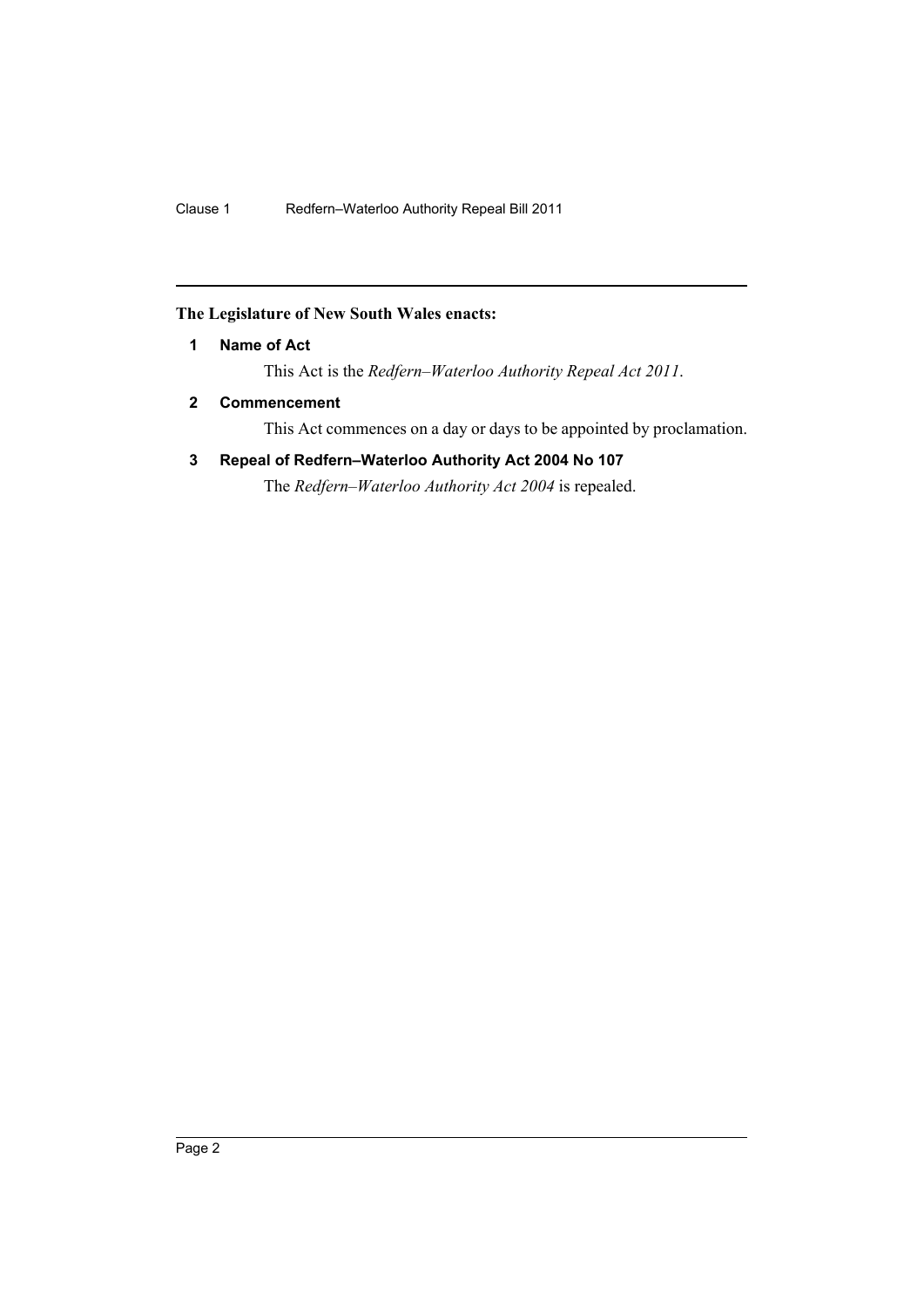Amendment of Growth Centres (Development Corporations) Act 1974 No 49 Schedule 1

# <span id="page-4-0"></span>**Schedule 1 Amendment of Growth Centres (Development Corporations) Act 1974 No 49**

#### **[1] Schedule 6 Savings, transitional and other provisions**

Insert at the end of clause 3 (1):

*Redfern–Waterloo Authority Repeal Act 2011*

## **[2] Schedule 6**

Insert after Part 3:

# **Part 4 Redfern–Waterloo Authority Repeal Act 2011**

## **12 Definitions**

In this Part:

*ATPSL* means Australian Technology Park Sydney Limited (ACN 060 969 119) and, if the name of that company is duly changed, includes the company under its changed name.

*former Authority* means the Redfern–Waterloo Authority constituted under the *Redfern–Waterloo Authority Act 2004* as in force immediately before its repeal.

*Redfern–Waterloo Fund* has the same meaning as in the repealed Act.

*repeal date* means the date on which the *Redfern–Waterloo Authority Act 2004* is repealed by the *Redfern–Waterloo Authority Repeal Act 2011*.

*repealed Act* means the *Redfern–Waterloo Authority Act 2004*.

*SMDA* means the Sydney Metropolitan Development Authority.

## **13 Dissolution of former Authority**

- (1) On the repeal date, the former Authority is dissolved.
- (2) On the repeal date:
	- (a) each person appointed as a member of the Board of the former Authority ceases to hold office as such a member, and
	- (b) each person appointed as a member of an advisory committee under section 12 of the repealed Act ceases to hold office as such a member.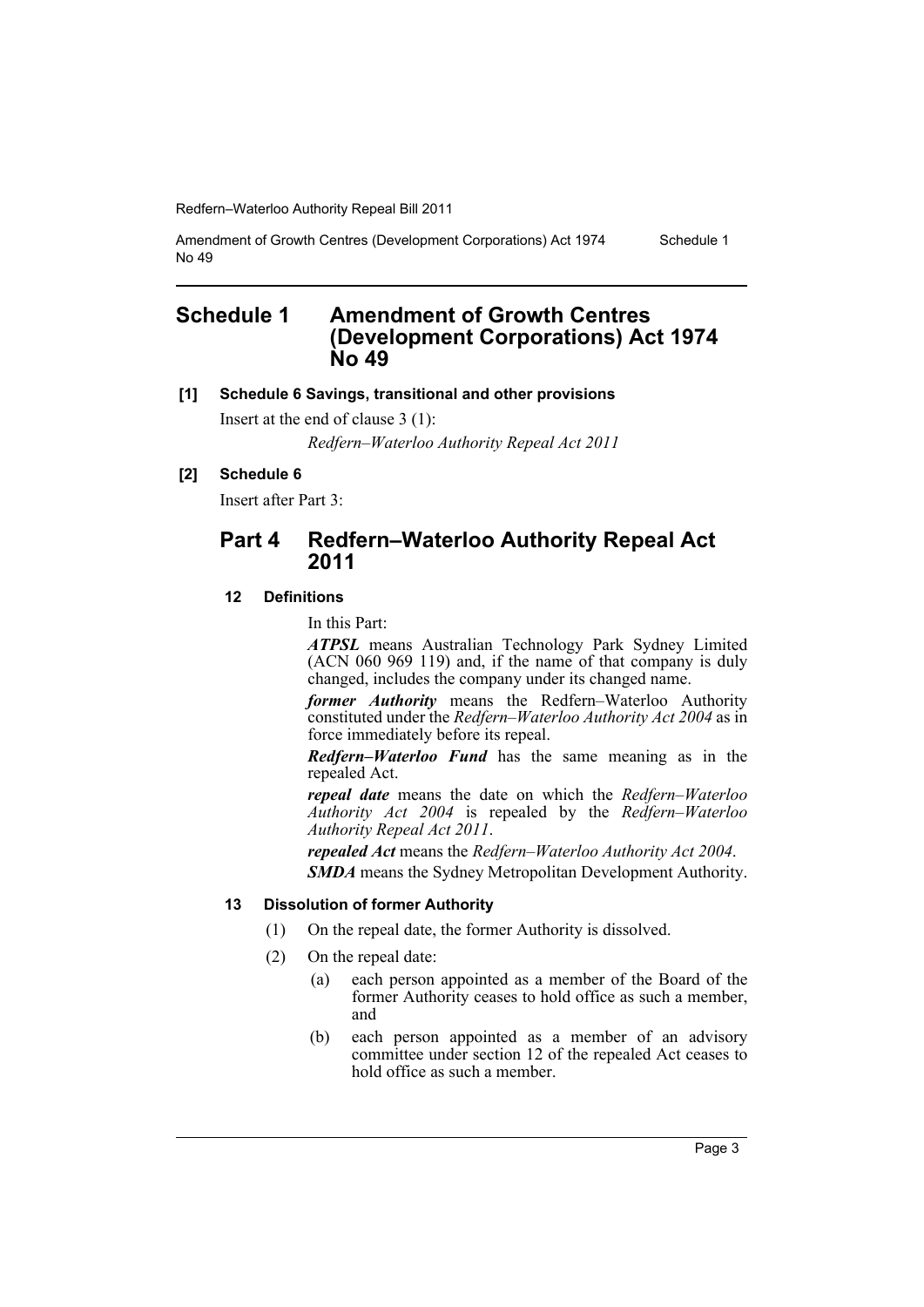Schedule 1 Amendment of Growth Centres (Development Corporations) Act 1974 No 49

- (3) A person who ceases to hold office under this clause is not entitled to any remuneration or compensation because of the loss of that office.
- (4) On the repeal date, any member of staff of the Office of the former Authority is transferred to the Office of SMDA.
- (5) On and from the repeal date, a reference in any Act, in any instrument made under an Act or in a document of any kind:
	- (a) to the former Authority is to be construed as a reference to SMDA, or
	- (b) to the Office of the former Authority (in relation to any member of staff transferred under subclause (4)) is to be construed as a reference to the Office of SMDA.

#### **14 Abolition of Redfern–Waterloo Fund**

- (1) On the repeal date, the Redfern–Waterloo Fund is abolished.
- (2) A reference in this Part to the assets, rights and liabilities of the former Authority extends to assets, rights and liabilities in connection with the Redfern–Waterloo Fund.

#### **15 Transfer of assets, rights and liabilities of former Authority**

- (1) On the repeal date, the assets, rights and liabilities of the former Authority are transferred to SMDA.
- (2) Part 2 of Schedule 1A has effect in relation to the transfer under this clause as if a reference in that Part to an order were a reference to this clause.

#### **16 Subsequent transfer of specified assets, rights and liabilities by order**

- (1) The Minister may, by order in writing, transfer to another public sector agency any assets, rights and liabilities transferred to SMDA under clause 15 that are specified or referred to in the order.
- (2) Part 2 of Schedule 1A has effect in relation to a transfer under this clause as if a reference in that Part to an order were a reference to an order under this clause.
- (3) This clause does not apply to the asset consisting of the interest, transferred under clause 15, that SMDA has in ATPSL.
- (4) In this clause, *public sector agency* means any of the following:
	- (a) the State (including the Crown in right of the State),
	- (b) a Minister,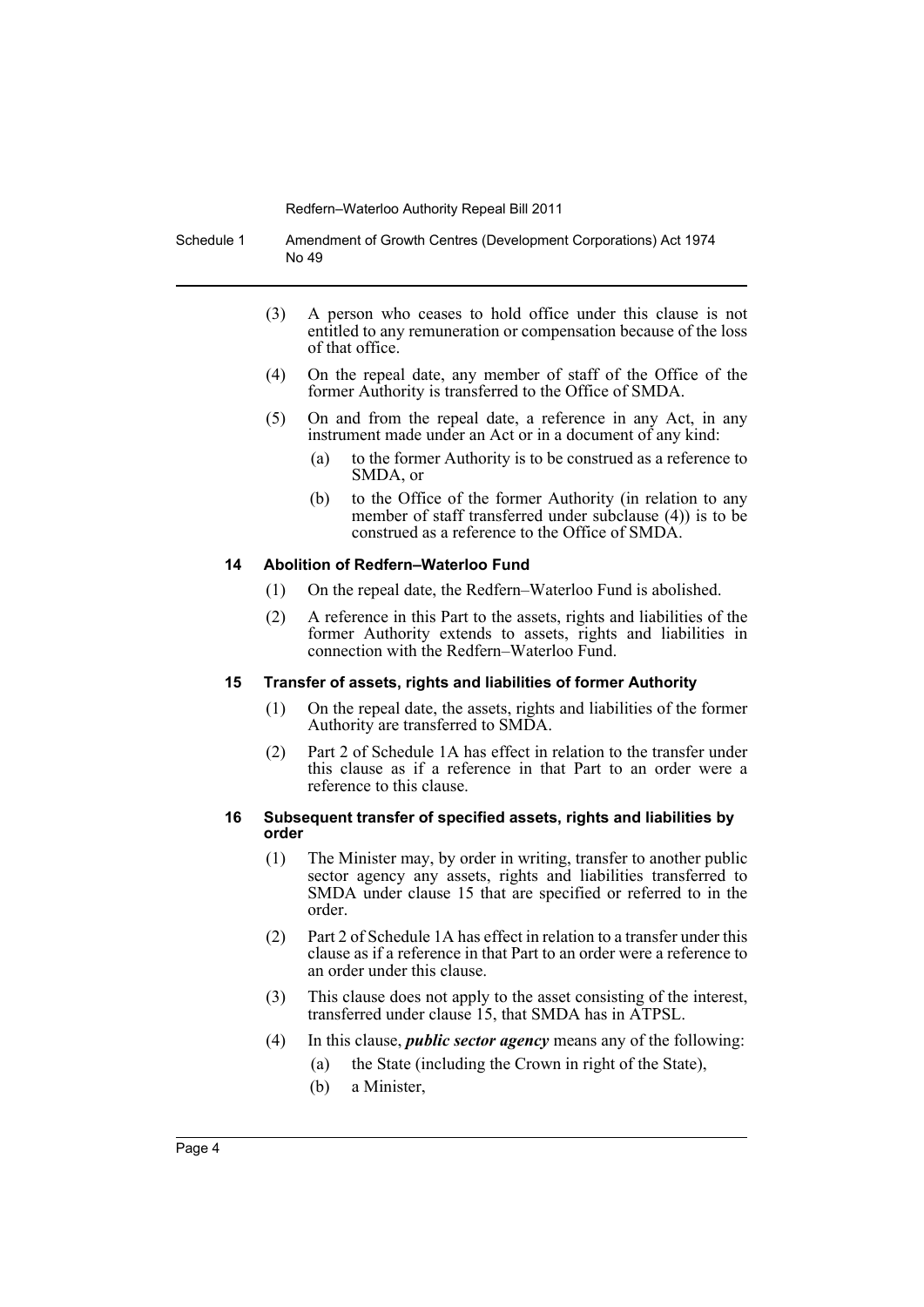No 49

- (c) the Ministerial Development Corporation,
- (d) the Ministerial Holding Corporation constituted by the *State Owned Corporations Act 1989*,
- (e) a State owned corporation within the meaning of the *State Owned Corporations Act 1989*,
- (f) a public authority of the State,
- (g) any other person acting on behalf of the State (or the Crown in right of the State).
- (5) An order may not be made under this clause more than 2 years after the commencement of this clause.

#### **17 Australian Technology Park Sydney Limited**

Amendment of Growth Centres (Development Corporations) Act 1974

- (1) On and from the repeal date, SMDA has such functions as are necessary or convenient for the purposes of managing the affairs of ATPSL.
- (2) Those functions are additional to the functions that SMDA has, as a development corporation, under this or any other Act.
- (3) However, SMDA cannot:
	- (a) sell or dispose of an interest in ATPSL, or
	- (b) approve of another person becoming a member of ATPSL.
- (4) ATPSL may continue to exercise any function that it could exercise immediately before the repeal date.

## **18 Development contributions**

- (1) This clause applies on and from the repeal date.
- (2) Sections 30–32 of the repealed Act continue to have effect.
- (3) A reference in those sections or in any related contributions instrument to payment of money into the Redfern–Waterloo Fund is taken to be a reference to payment into a fund used by SMDA for the purposes of those sections.
- (4) A reference in section 32 of the repealed Act or in any related contributions instrument:
	- (a) to the former Authority is taken to be a reference to SMDA, or
	- (b) to the Minister administering the repealed Act is taken to be a reference to the Minister administering this Act.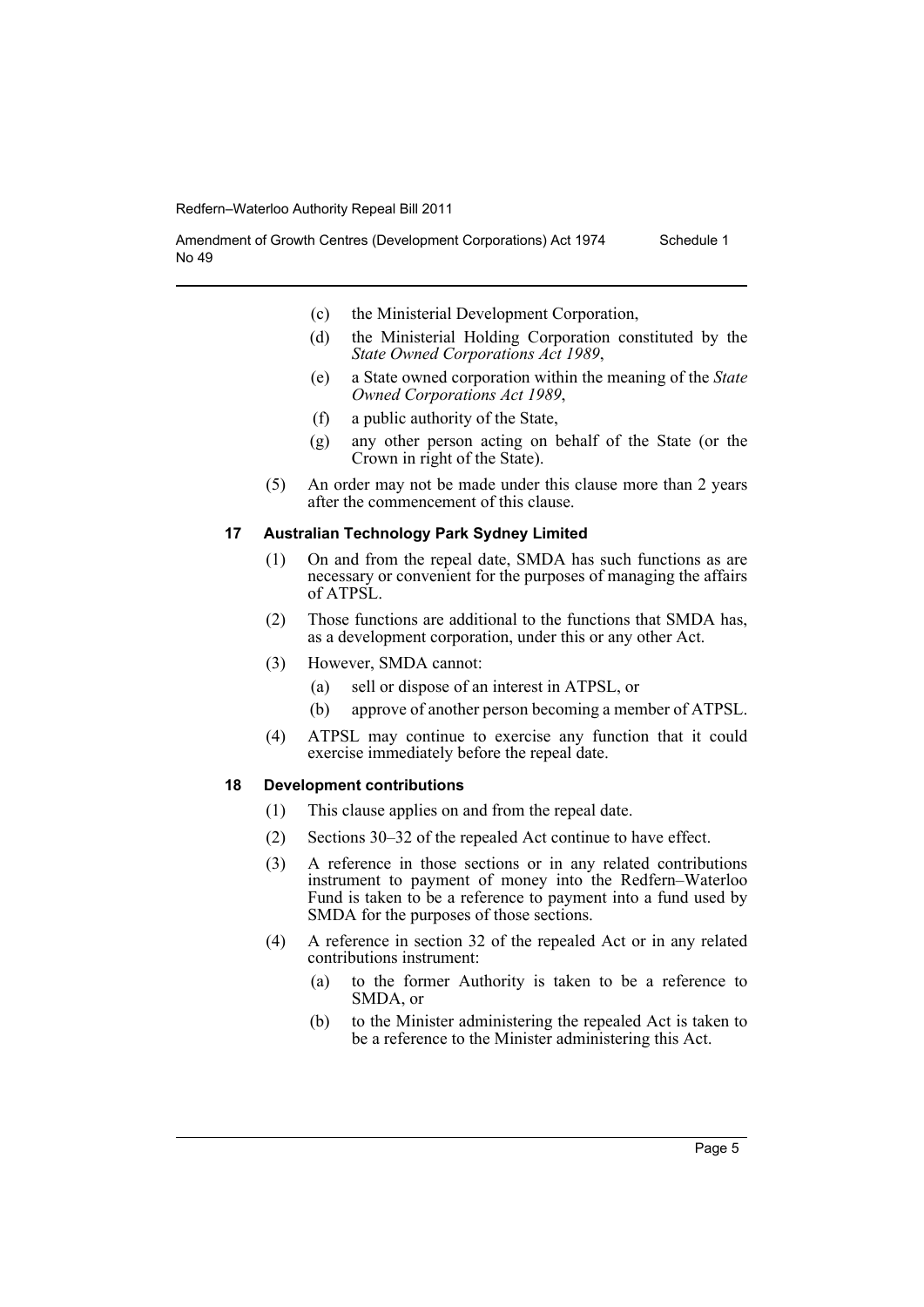Schedule 1 Amendment of Growth Centres (Development Corporations) Act 1974 No 49

- (5) For the purposes of enabling SMDA to enter into a planning agreement under Division 6 of Part 4 of the *Environmental Planning and Assessment Act 1979*, any public notice given or other action taken by the former Authority for the purposes of the agreement, is taken to have been given or taken by SMDA.
- (6) In this clause, *related contributions instrument* means any of the following:
	- (a) any condition referred to in section 30 or 31 of the repealed Act,
	- (b) any contributions plan referred to in section 32 of the repealed Act,
	- (c) any planning agreement entered into under section 28A of the repealed Act.

#### **19 Saving of Redfern–Waterloo Plan**

- (1) The Redfern–Waterloo Plan is taken to be an approved scheme:
	- (a) for any part of the growth centre in respect of which SMDA is constituted that is within the operational area, and
	- (b) to the extent that the Plan contains proposals of the kind referred to in section 7 (2) (a).
- (2) This clause ceases to have effect when another approved scheme for the growth centre in respect of which SMDA is constituted takes effect.
- (3) In this clause:

*operational area* has the same meaning as under the repealed Act.

*Redfern–Waterloo Plan* means the plan of that name, as in force immediately before the repeal date, under section 27 of the repealed Act.

#### **20 Matters affecting the Aboriginal Housing Company and "the Block"**

- (1) Section 33 of the repealed Act continues to have effect as if a reference to the Minister administering the repealed Act were a reference to the Minister administering this Act.
- (2) This clause ceases to have effect when the area of land bounded by Eveleigh, Caroline, Louis and Vine Streets, Redfern, ceases to be within the growth centre in respect of which SMDA is constituted.